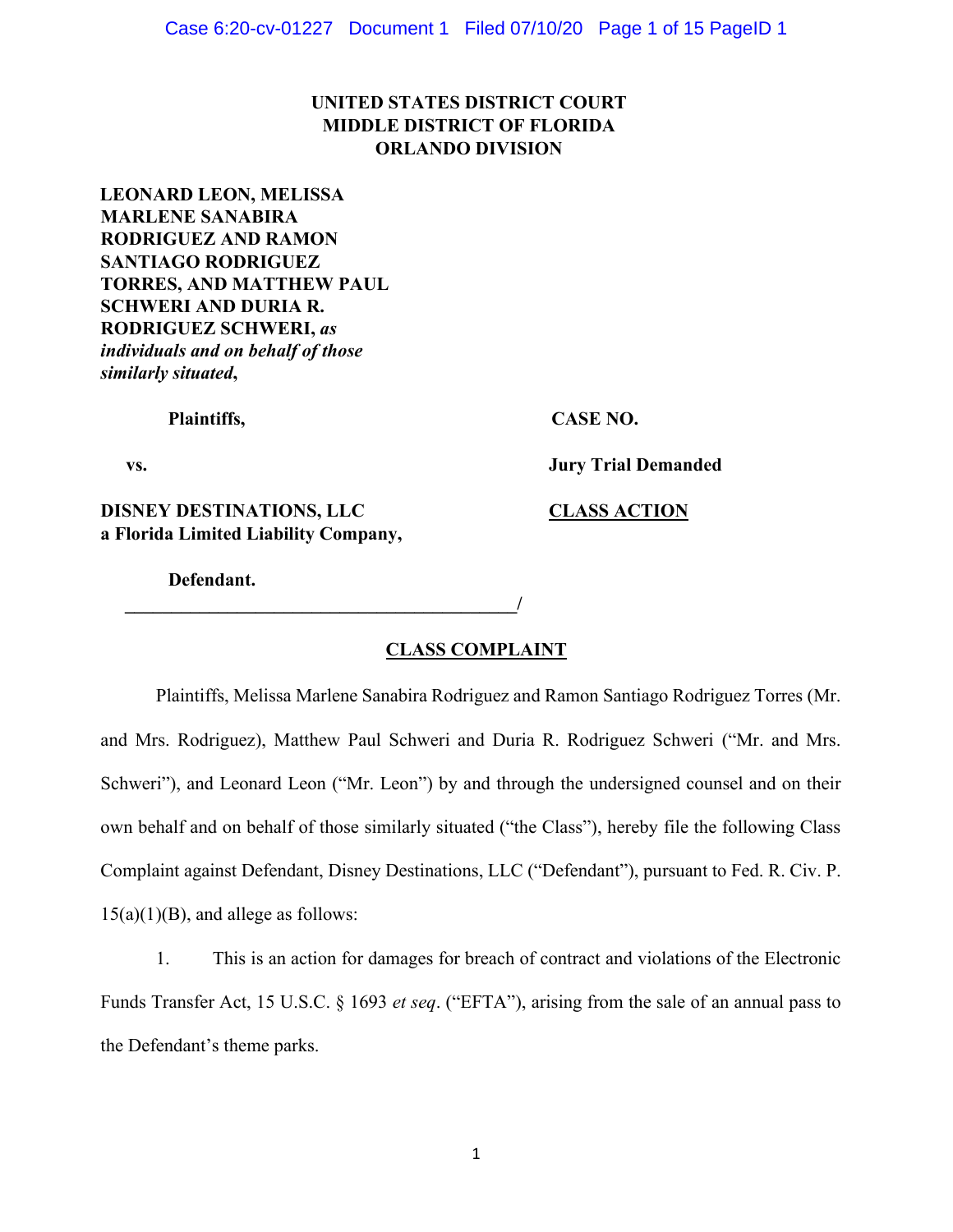### **PARTIES**

2. Mr. and Mrs. Rodriguez are husband and wife, and are individuals residing in Dade County, Florida.

3. Mr. and Mrs. Schweri are husband and wife, and are individuals residing in Dade County, Florida.

4. Mr. Leon is an individual residing in Hillsborough County, Florida.

5. Defendant is a Florida Corporation with its principal place of business in Florida.

### **JURISDICTION AND VENUE**

6. This Court has jurisdiction over this action under 15 U.S.C. § 1693m(g) (EFTA) and 28 U.S.C. § 1331 (federal question). The Court has supplemental jurisdiction over the state law claims pursuant to 28 U.S.C. § 1367. In addition, the Parties have signed agreements agreeing to jurisdiction in Orange County, Florida Circuit Court or in "such other court sitting in said county and having subject matter jurisdiction." Because Plaintiffs assert claims arising out of a federal question, this Court is the proper jurisdiction.

7. This Court also has jurisdiction over the action under 28 U.S.C. § 1332. The aggregated claims of the individual members of the proposed Class exceed the sum or value of \$5,000,000, exclusive of costs and interest, and this is a Class action in which some of the members of the Class are citizens of a state different than the Defendant.

8. Venue is proper in the Middle District of Florida pursuant to 28 U.S.C. § 1391(b) because the Defendant resides in this district.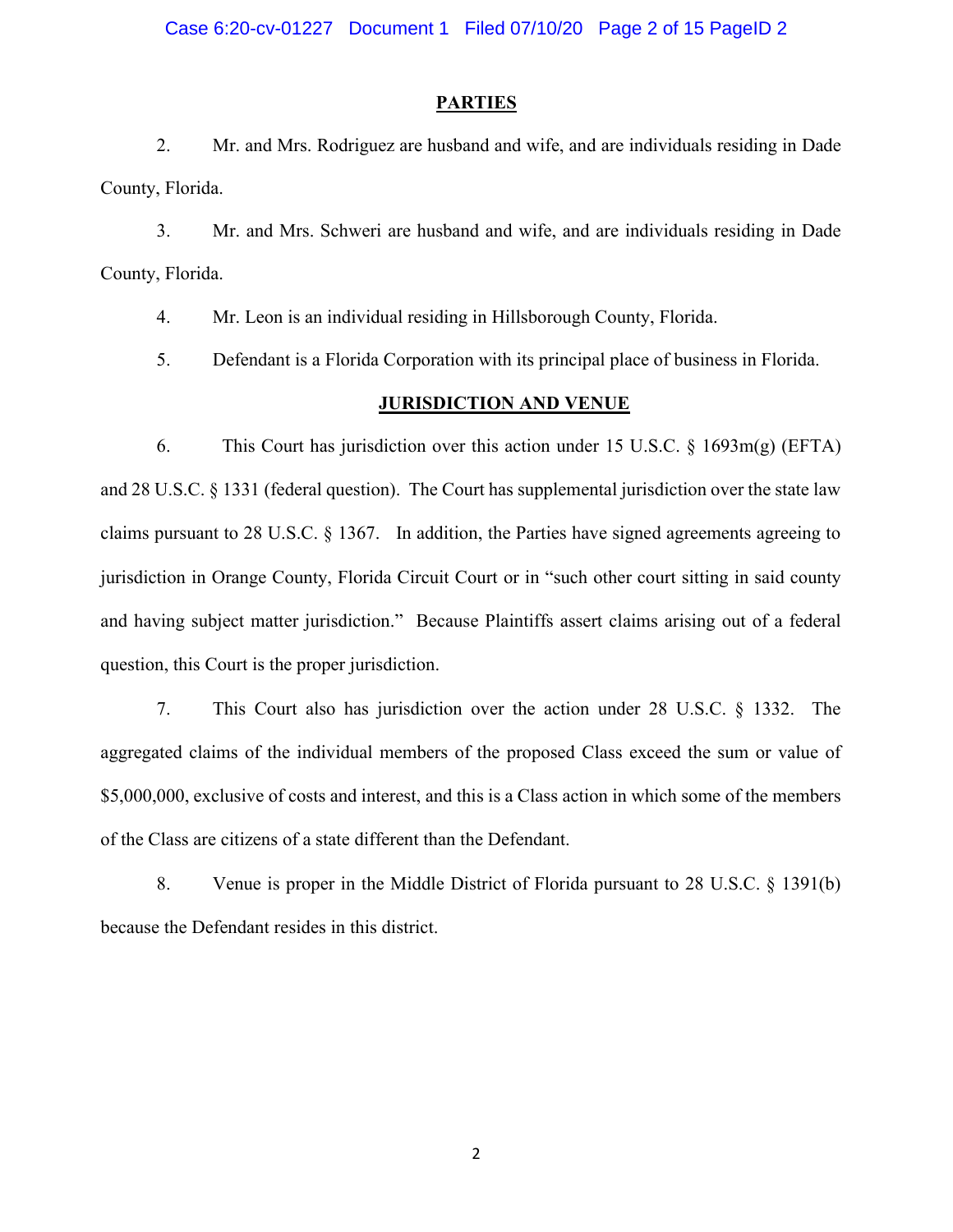#### **FACTS RELEVANT TO ALL CLASS REPRESENTITIVES**

9. Defendant operates theme parks around the world, including in Florida. Defendant offers consumers who wish to purchase annual passes to any of its parks an option to pay for the passes by providing a credit card, debit card, or bank account information. Defendant represented to the public and the Plaintiffs that the purchase of annual passes would provide passholders broad and guaranteed access to Defendant's parks to use as they chose with only specified restrictions such as pre-disclosed blackout dates.

10. If a passholder elects to pay for all or part of his or her annual pass in monthly installments, Defendant automatically debits each installment from the consumer's credit card, debit card, or bank account on a monthly basis.

11. The annual passholders give specific authorization to Defendant regarding these monthly automatic charges. That authorization specifies an amount that can be taken. No additional authority exists to take amounts in excess of the amount specified in the agreement between Defendant and annual passholders.

12. In April 2020, Defendant closed its parks due to the COVID-19 pandemic.

13. Due to closing its parks, Defendant suspended the monthly auto-payments until the parks could reopen.

14. Upon determining that parks would reopen in July 2020, Defendant began the process of starting the auto-payments described above. However, in approximately the first few days of July annual passholders were shockingly and suddenly charged for several months' worth of payments all at once.

15. The amounts charged to annual passholders far exceeded any authority given to Defendant to take an auto-payment. This caused harm to annual passholders who were wrongly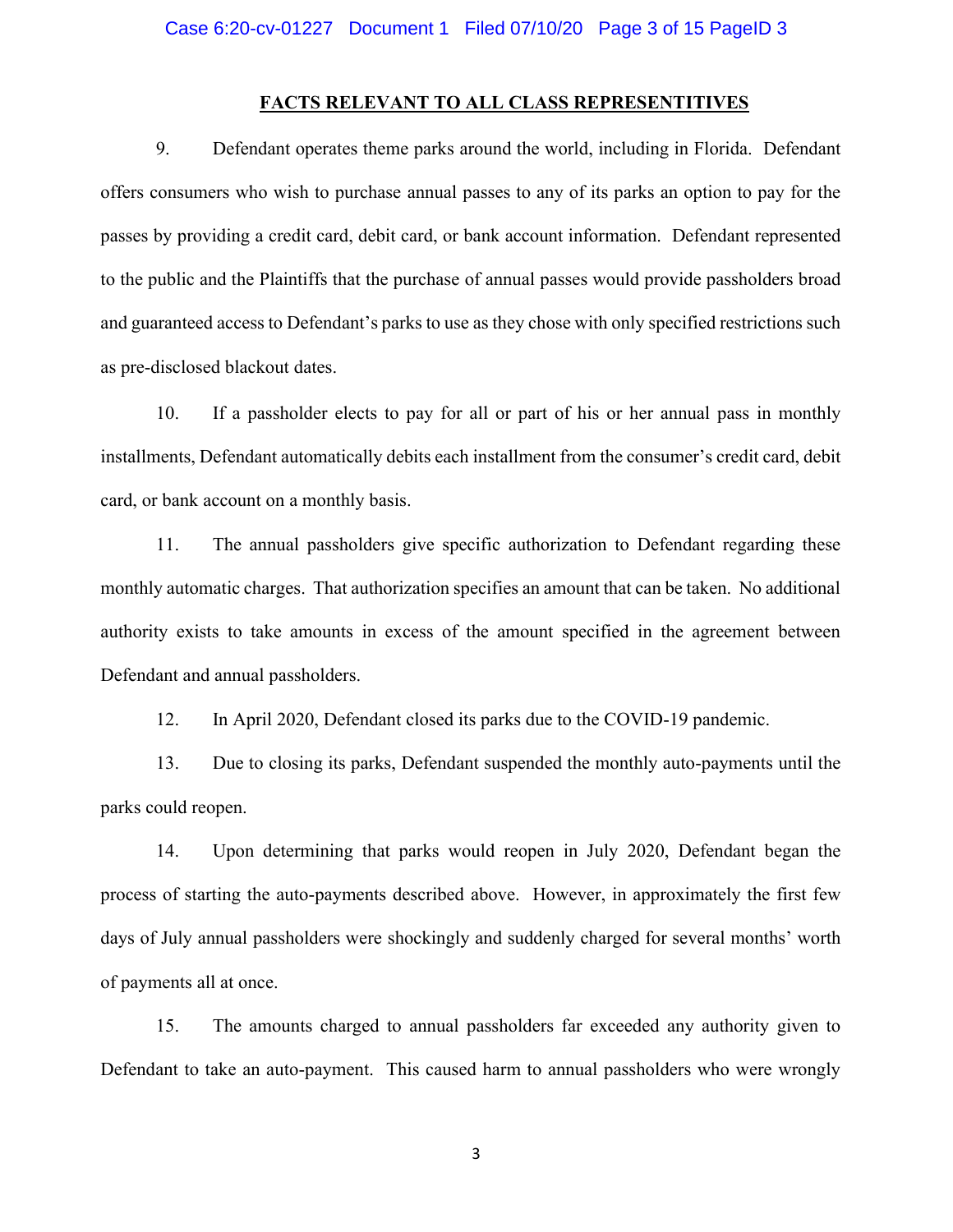#### Case 6:20-cv-01227 Document 1 Filed 07/10/20 Page 4 of 15 PageID 4

deprived of their assets and was a direct breach of the contract between Defendant and annual passholders.

16. Upon reopening, the broad access previously given to annual passholders will be severely restricted. Instead of the previously disclosed restrictions, such as blackout dates, now annual passholders have no guaranteed access to Defendant's parks, must make a reservation in order to utilize their annual pass, and are restricted to one park per day.

17. Defendant has conceded that there will be a "limited capacity period" where "it may be difficult for Annual Passholders to get park reservations." Also, Defendant has conceded that certain "pass benefits and features will not be available" and that "park experiences and offering will be modified and subject to limited availability or even closure."

### **A. Mr. and Mrs. Rodriguez**

18. Mr. and Mrs. Rodriguez first purchased and annual pass in or around May 2019. They later timely renewed their annual pass in or around April 2020.

19. Their annual pass had limited blackout dates for approximately 2 weeks in December and approximately and 2 weeks around March or April. Otherwise, Mr. and Mrs. Rodriguez's access to Defendant's parks was guaranteed if the park had not met maximum capacity as that capacity was determined at the time of entering the contract. Mr. and Mrs. Rodriguez's annual pass allowed them to access multiple parks, including in a single day, with no reservation required.

20. On or about May of 2019, Mr. and Mrs. Rodriguez purchased their annual passes, paid a down payment, and agreed to pay additional payment of approximately \$170.00 per month for 12 months via automatic debit. Around April of 2020, Mr. and Mrs. Rodriguez renewed their annual passes and were able to maintain the same monthly payment.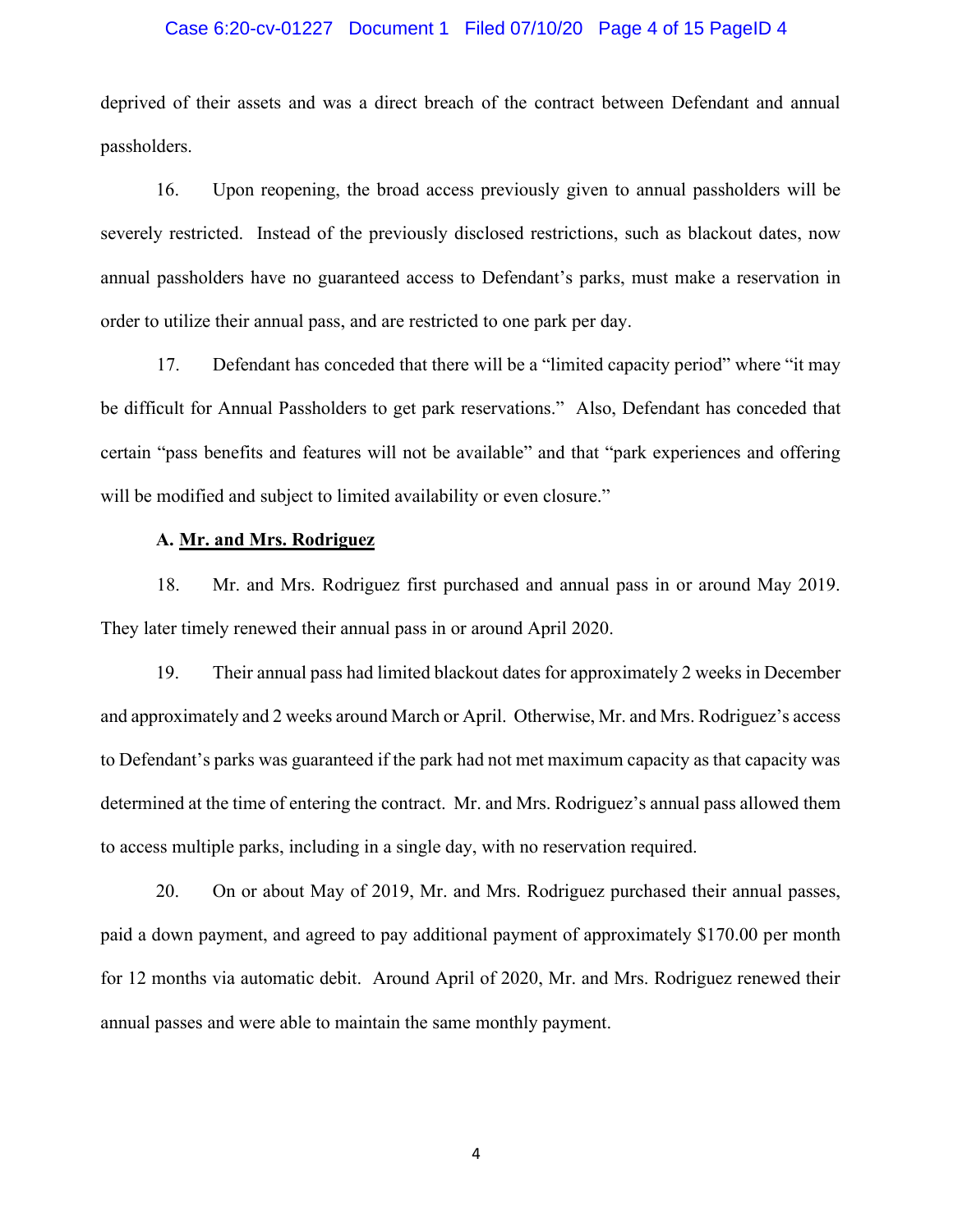#### Case 6:20-cv-01227 Document 1 Filed 07/10/20 Page 5 of 15 PageID 5

21. The automatic debit was drawn on a checking account via debit card, not a credit card.

22. Around the beginning of July, Defendant suddenly and wrongfully debited the bank account debit card for approximately \$346.00, amounting to over two months of agreed payments.

23. This sudden, unexpected, and unauthorized reduction in their funds caused stress and aggravation. For instance, because of the overbilling, Mr. and Mrs. Rodriguez had to withhold from paying a car payment.

24. In addition to the improper debiting of their debit card, Mr. and Mrs. Rodriguez have invested in annual passes that they cannot use as intended. After paying a significant down payment and monthly payments, Mr. and Mrs. Rodriguez are significantly invested in the annual pass agreement with Defendant. As a result of Defendant's restrictions, they will not be able to utilize their annual pass as Defendant agreed in their contract.

#### **B. Mr. and Mrs. Schweri**

25. Mr. and Mrs. Schweri first purchased their annual pass in late 2019. At the time, their goal for use of the pass was to have monthly access to Defendant's parks.

26. Their annual pass had limited blackout dates for approximately three weeks in December and approximately two weeks in April. Otherwise, Mr. and Mrs. Schweri's access to Defendant's parks was guaranteed if the park had not met maximum capacity as that capacity was determined at the time of entering the contract. Mr. and Mrs. Schweri's annual pass allowed them access to multiple parks in one day with no reservations required.

27. On or about October or November of 2019, Mr. and Mrs. Schweri purchased their annual passes and paid approximately \$800.00 as a down payment and agreed to pay additional payment of \$170.00 per month for 12 months via automatic debit.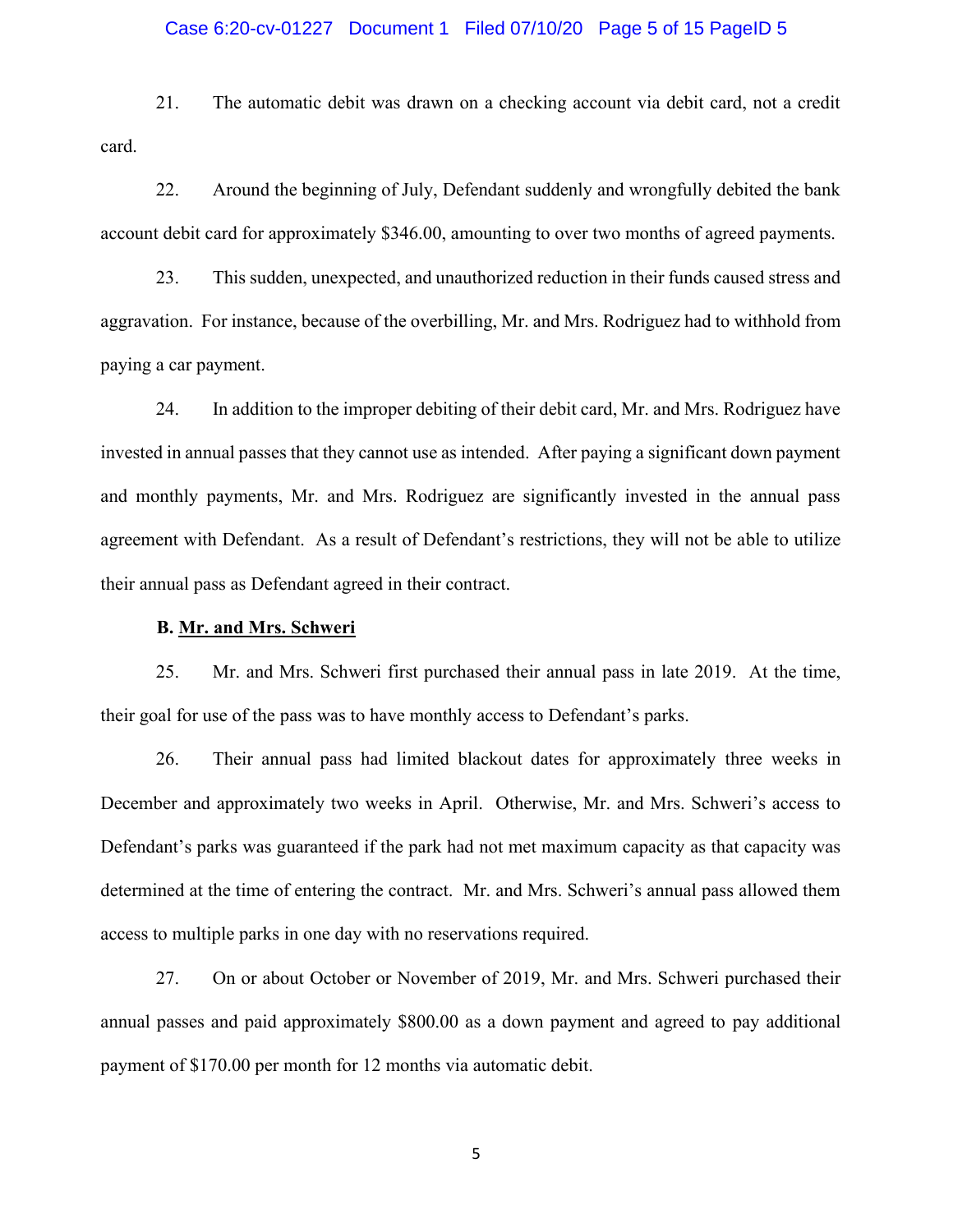#### Case 6:20-cv-01227 Document 1 Filed 07/10/20 Page 6 of 15 PageID 6

28. The automatic debit was drawn on a bank account via debit card, not a credit card.

29. Around the beginning of July, Defendant suddenly and wrongfully debited the bank account debit card for approximately \$803.00, amounting to over four months of agreed payments.

30. This sudden, unexpected, and unauthorized reduction in their funds caused stress and aggravation. Mrs. Schweri was frantic about the lost funds and the improperly debit caused the Schweri's extreme financial hardship. For instance, because of the overbilling, two separate bills owed to third parties required emergency deferment or intervention. Defendant's overbilling caused a third-party's automatic debit to be denied for insufficient funds and Mr. and Mrs. Schweri had to pay an overdraft fee.

31. In addition to the improper debiting of their debit card, Mr. and Mrs. Schweri have invested in annual passes that they cannot use as intended. After paying a significant down payment and several months' payments, Mr. and Mrs. Schweri are significantly invested in the annual pass agreement with Defendant. As a result of Defendant's restrictions, they will not be able to utilize their annual pass as Defendant agreed in their contract.

#### **C. Mr. Leon**

32. Mr. Leon first purchased his annual pass around November of 2019.

33. His annual pass had limited blackout dates for approximately three weeks in December and approximately two weeks in around April. Otherwise, Mr. Leon's access to Defendant's parks was guaranteed if the park had not met maximum capacity as that capacity was determined at the time of entering the contract. Mr. Leon's annual pass allowed for access to multiple parks with no reservations required.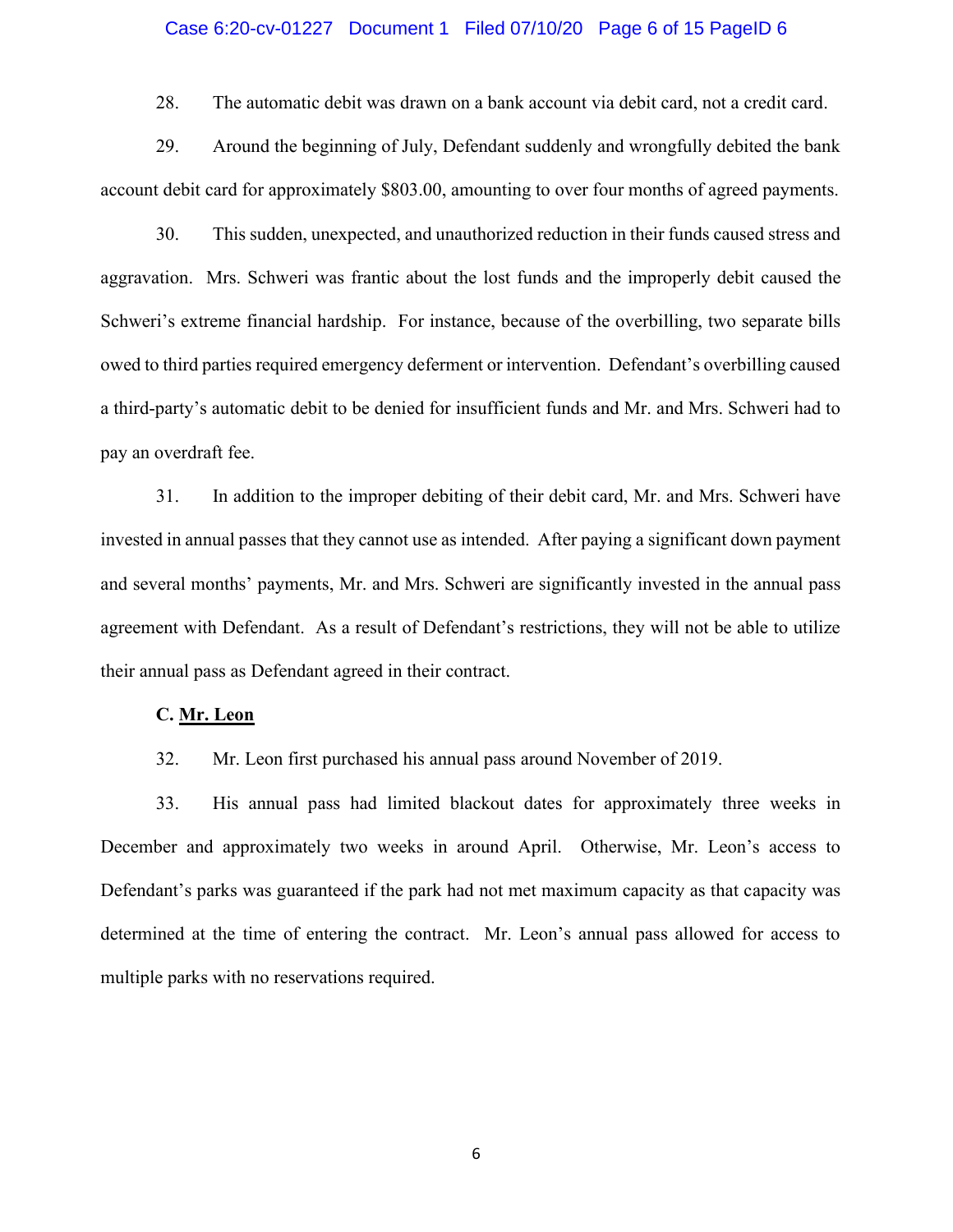#### Case 6:20-cv-01227 Document 1 Filed 07/10/20 Page 7 of 15 PageID 7

34. In 2013 or 2014, Mr. Leon first purchased his annual passes and paid approximately \$600.00 as a down payment and agreed to pay additional payments of approximately \$150.00 per month. The annual pass contracts have been renewed in the years since.

35. The automatic debit was drawn on a checking account via debit card, not a credit card.

36. Around the beginning of July, Defendant suddenly and wrongfully debited the bank account debit card for approximately \$637.00, amounting to approximately four months of agreed payments.

37. This sudden, unexpected, and unauthorized reduction in their funds caused stress and aggravation. Mr. Leon and his wife had not planned on this large expense. The stress was increased because of another large expense that had occurred on the same day.

38. In addition to the improper debiting of his debit card, Mr. Leon has invested in an annual pass that he cannot use as intended. After paying a significant down payment and making monthly payments, Mr. Leon is significantly invested in the annual pass agreement with Defendant. As a result of Defendant's restrictions, he will not be able to utilize their annual pass as Defendant agreed in their contract.

#### **CLASS ALLEGATIONS**

39. Plaintiffs bring this action on behalf of themselves and all others similarly situated pursuant to Fed. R. Civ. P. 23. This action satisfies the numerosity, commonality, typicality, adequacy, predominance and superiority requirements of Rule 23.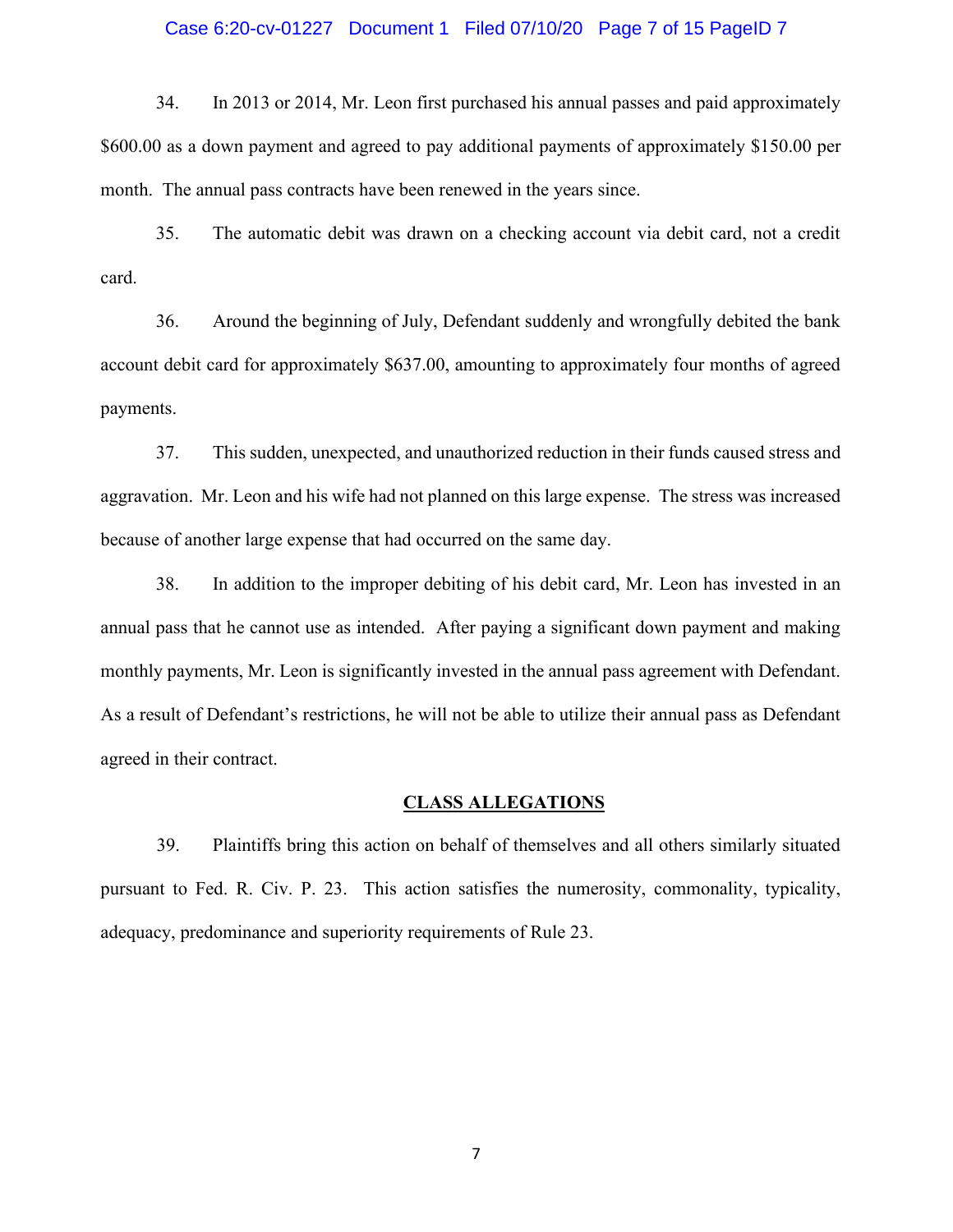40. Plaintiffs propose three classes defined as follows:

## FIRST BREACH CLASS ("OVERBILLING CLASS")

- a. All natural persons in the State of Florida;
- b. who purchased an annual pass to one of Defendant's Florida theme parks;
- c. who funded the annual pass through Defendant's automatic debit system; and
- d. who were charged any additional amounts beyond what was authorized by contract;
- e. within the applicable statute of limitations in their respective states.

## SECOND BREACH CLASS ("DENIAL OF ACCESS CLASS")

- a. All natural persons in the State of Florida;
- b. who purchased an annual pass to one of Defendant's theme parks;
- c. who continue to be charged for access to the parks as was originally agreed;
- d. who are not able to access the parks and related services as advertised.
- e. within the applicable statute of limitations in their respective states;

## ELECTRONIC FUNDS TRANSFER CLASS ("EFTA CLASS")

- a. All natural persons in the United States;
- b. who purchased an annual pass to one of Defendant's theme parks, and who funded the annual pass through Defendant's automatic debit system using a debit card or by providing bank account information; and
- c. who were charged through an electronic fund transfer to their debit or bank account any additional amounts beyond what was authorized.
- 41. The members of the Classes are so numerous that joinder is impractical. The Classes

consist of thousands of members, the identity of whom is within the knowledge of and can be

ascertained only by resort to Defendant's records.

42. The claims of the representative Plaintiffs are typical of the claims of all class members in all three classes in that everyone purchased an annual pass with Defendant and were to be charged an agreed amount monthly in exchange for specific access and services. The Plaintiffs, like all Class members, all experienced the same issues regarding overbilling and limited access to Defendant's parks. For the EFTA Class, the Plaintiffs, like all Class members, had the overbilling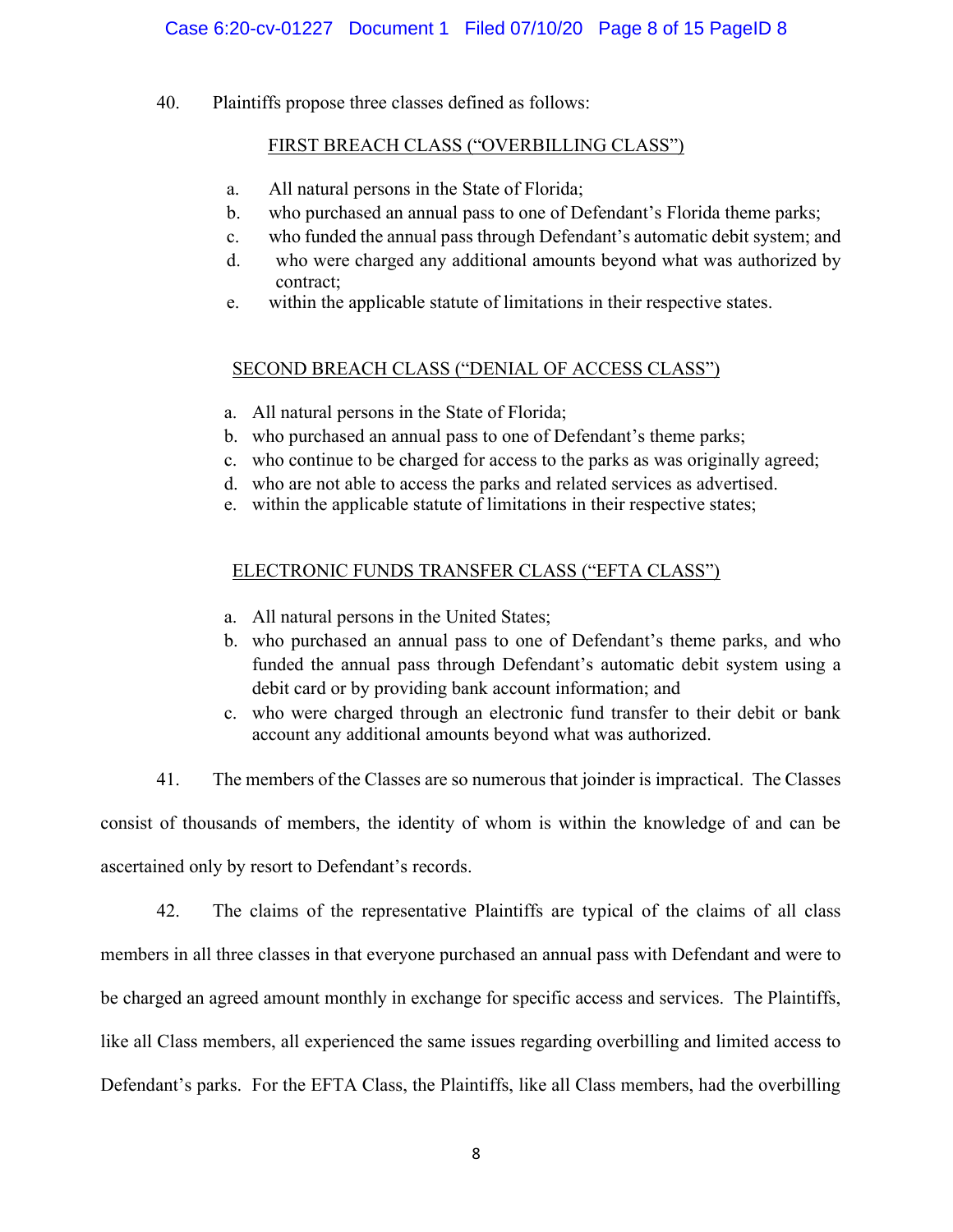#### Case 6:20-cv-01227 Document 1 Filed 07/10/20 Page 9 of 15 PageID 9

occur to their debit or bank account beyond the amount authorized, per the contract terms, the Defendant did not possess the contractual right to charge any additional amounts beyond what was authorized. The representative Plaintiffs, like all Class members, have been damaged by Defendant's misconduct in that they have been charged additional payments when the Defendant did not have the contractual right to do so. Even if funds were later refunded, Plaintiffs, like all Class members, we deprived of their funds and wrongfully exposed to financial hardship and anguish, including the inability to pay bills and the stress such financial hardships causes. The representative Plaintiffs, like all Class members, are also experiencing limited access to Defendant's parks in violation of the contract related to their annual memberships.

43. The Class action poses questions of law and fact that are common to and affect the rights of all members of the Classes. Such questions of law and fact common to the Classes and include, but are not limited to, the following:

- a. Whether or not Defendant breached the form contract with the Class members by charging an amount that Defendant had no contractual right nor authorization to do so under the form contract;
- b. If Defendant breached the form contracts, what is the proper measure to be applied in determining damages;
- c. Whether Defendant obtained valid authorization from all EFTA Class members to electronically withdraw the funds from the Class's members' debit or bank accounts;
- d. Whether the periodic electronic withdrawals from EFTA Class Members' accounts initiated by Defendant are "preauthorized electronic fund transfers" within the meaning of the EFTA, 15 U.S.C. § 1693a(9) and § 1693e.;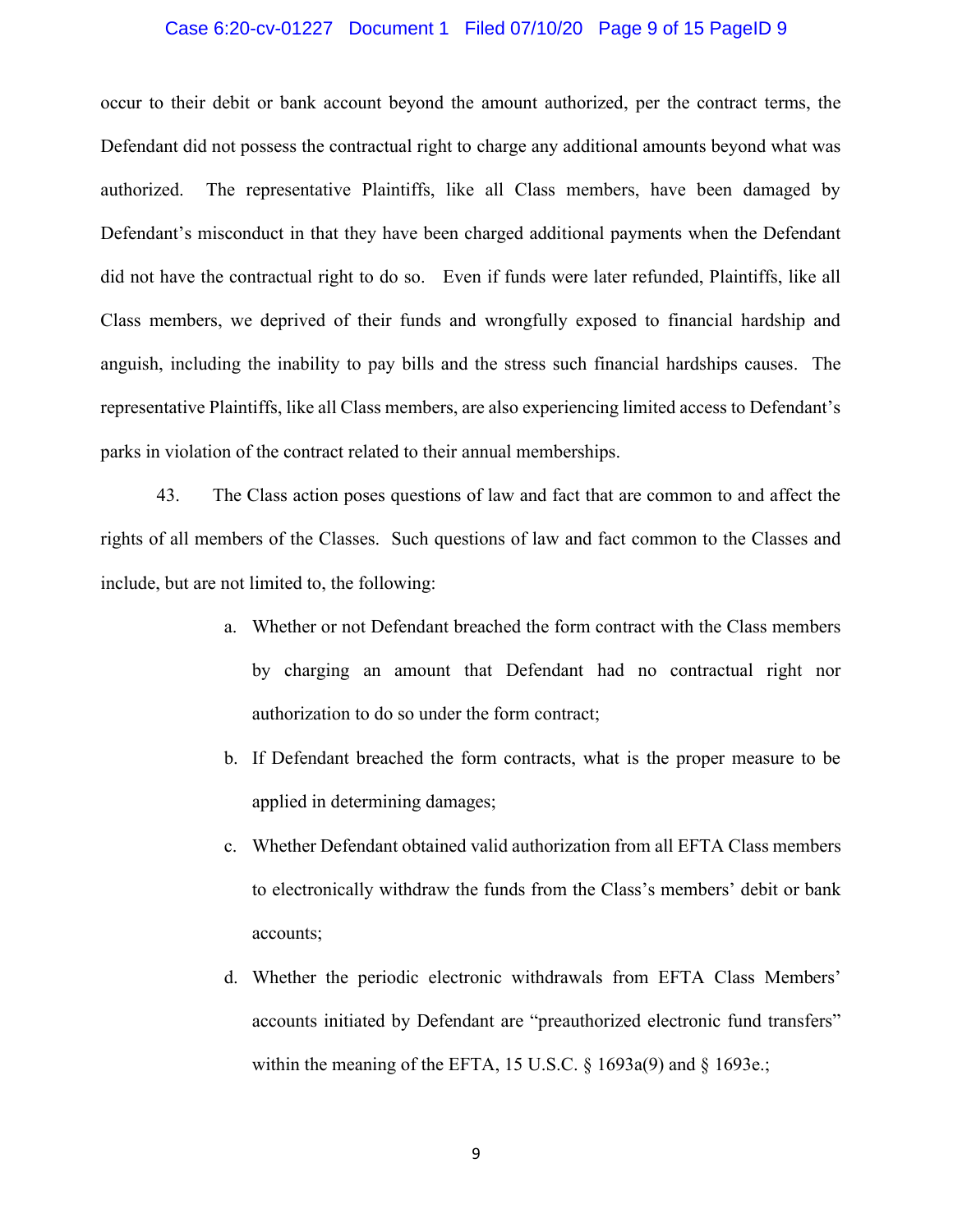- e. Whether Defendant complied with the requirements of the EFTA in connection with the debits and/or EFTs initiated from EFTA Class Members' accounts;
- f. Whether Defendant has violated the EFTA with respect to representative Plaintiffs, and the EFTA Class Members.
- g. Whether Defendant's limitation of access to its parks is a violation of the form contract with all annual passholders.

44. Based on the facts and circumstances set forth herein, Plaintiffs' claims are typical of the claims of the members of the Classes, in that they arise out of the same uniform contract. Plaintiffs' claims and the claims of all Class members arise out of Defendant's common course of conduct and Plaintiffs' claims and the claims of all Class members are based upon the same legal theories.

45. Plaintiffs will fairly and adequately protect and represent the interests of each member of the Classes. Plaintiffs understand the issues in this case and are committed to vigorously pursuing this claim on behalf of the Classes. Plaintiffs have suffered the damages alleged and have no interests antagonistic to the interests of any other Class member. Further, neither Plaintiffs nor their counsel have any interests that might cause them not to vigorously pursue this action.

46. Plaintiffs are committed to the vigorous prosecution of this action and have retained competent counsel experienced in the prosecution of class actions and, in particular, class actions on behalf of consumers. Accordingly, Plaintiffs are adequate representatives and will fairly and adequately protect the interests of the Classes.

47. A Class action is superior to other available methods for the fair and efficient adjudication of the controversy. Prosecuting separate actions by individual members of the Classes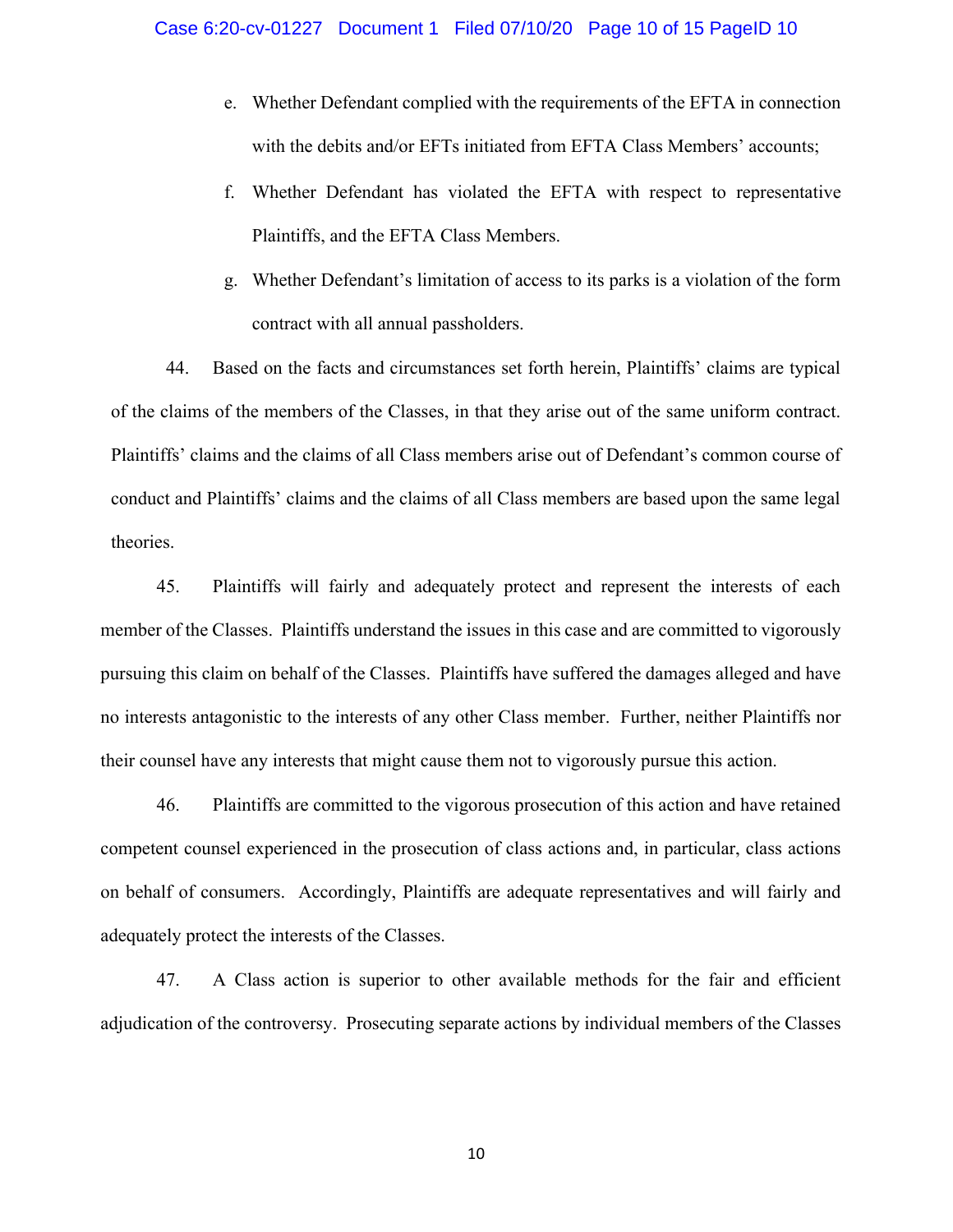#### Case 6:20-cv-01227 Document 1 Filed 07/10/20 Page 11 of 15 PageID 11

would create the risk of inconsistent or varying adjudications with respect to individual Class members that would establish incompatible standards of conduct for Defendant.

48. Further, prosecuting separate actions by individual members of the Classes would create the risk of adjudications with respect to individual class members that, as a practical matter, would be dispositive of the interests of the other members not parties to the individual adjudications. Further, individualized litigation would significantly increase the delay and expense to all parties and to the Court. A Class action presents far fewer management difficulties, and provides the benefits of adjudication, economies of scale and comprehensive supervision by a single court.

49. Questions of law or fact common to the Classes predominate over any questions affecting only individual members as the claims are amenable to common proof based on the Defendant's uniform standardized contract. Since the reasonable expectations of a party to a standardized form contract are judged objectively, the entire Class will win or lose on their claims based upon the same evidence and legal standards.

## **FIRST CLAIM FOR RELIEF - BREACH OF CONTRACT (OVERBILLING CLASS)**

50. Plaintiffs and the Class members incorporate by reference paragraphs 1 through 49 of this Class Complaint as though stated fully herein.

51. Plaintiffs and the Class members entered into contracts with the Defendant for an annual pass.

52. Defendant charged Plaintiffs and the Class members amounts Defendant had no contractual right nor authorization to charge. By charging Plaintiffs and the Class members beyond what was authorized, Defendant breached its contract.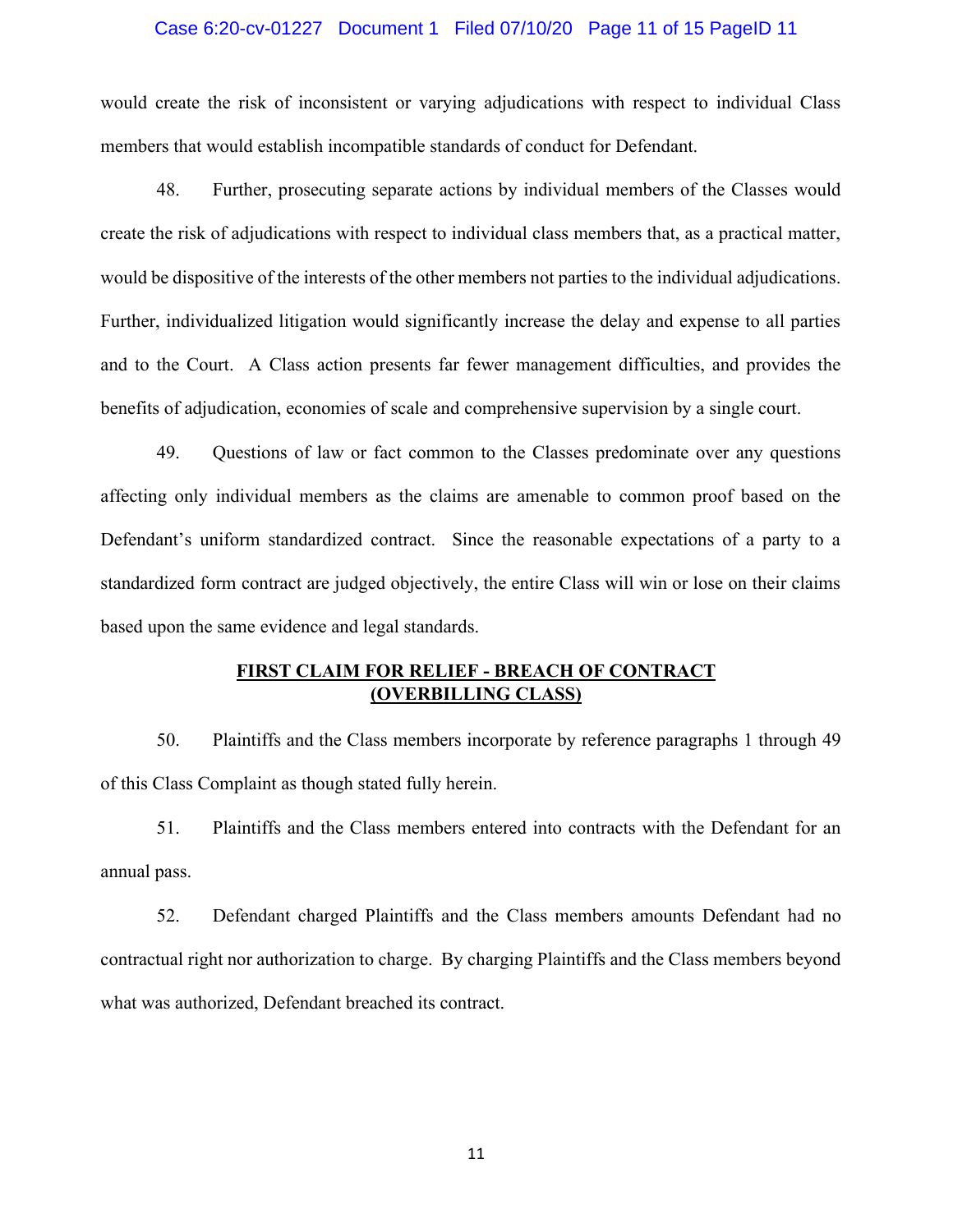#### Case 6:20-cv-01227 Document 1 Filed 07/10/20 Page 12 of 15 PageID 12

53. Plaintiffs and the Class members have performed all, or substantially all, of the obligations imposed on them under the contract with Defendant.

54. Plaintiffs and the Class members have sustained damages as a result of Defendant's breach of contract. Even if the overbilled funds were later refunded, Plaintiffs and class members were deprived of their funds and suffered economic hardship and mental anguish.

WHEREFORE, Plaintiffs and the Class request that the Court enter Judgment in their favor for: (1) Certification of this matter to proceed as a class action; (2) actual damages in an amount according to proof; and (3) for such other and further relief as the Court deems just and proper.

## **SECOND CLAIM FOR RELIEF - BREACH OF CONTRACT (DENIAL OF ACCESS CLASS)**

55. Plaintiffs and the Class members incorporate by reference paragraphs 1 through 49 of this Class Complaint as though stated fully herein.

56. Plaintiffs and the Class members entered into contracts with the Defendant for an annual pass.

57. Plaintiffs purchased an annual pass to one of Defendant's theme parks.

58. Plaintiffs continue to be charged for access to the parks as originally agreed; however, Plaintiffs have had their access to the parks severely restricted and will not be able to access the parks and related services as advertised. As a result of Defendant's restrictions, Plaintiffs will not be able to utilize their annual pass as Defendant agreed in their contracts. By continuing to charge in full for the previously advertised access that it no longer provides, Defendant breached its contract.

59. Plaintiffs and the Class members have performed all, or substantially all, of the obligations imposed on them under the contract with Defendant.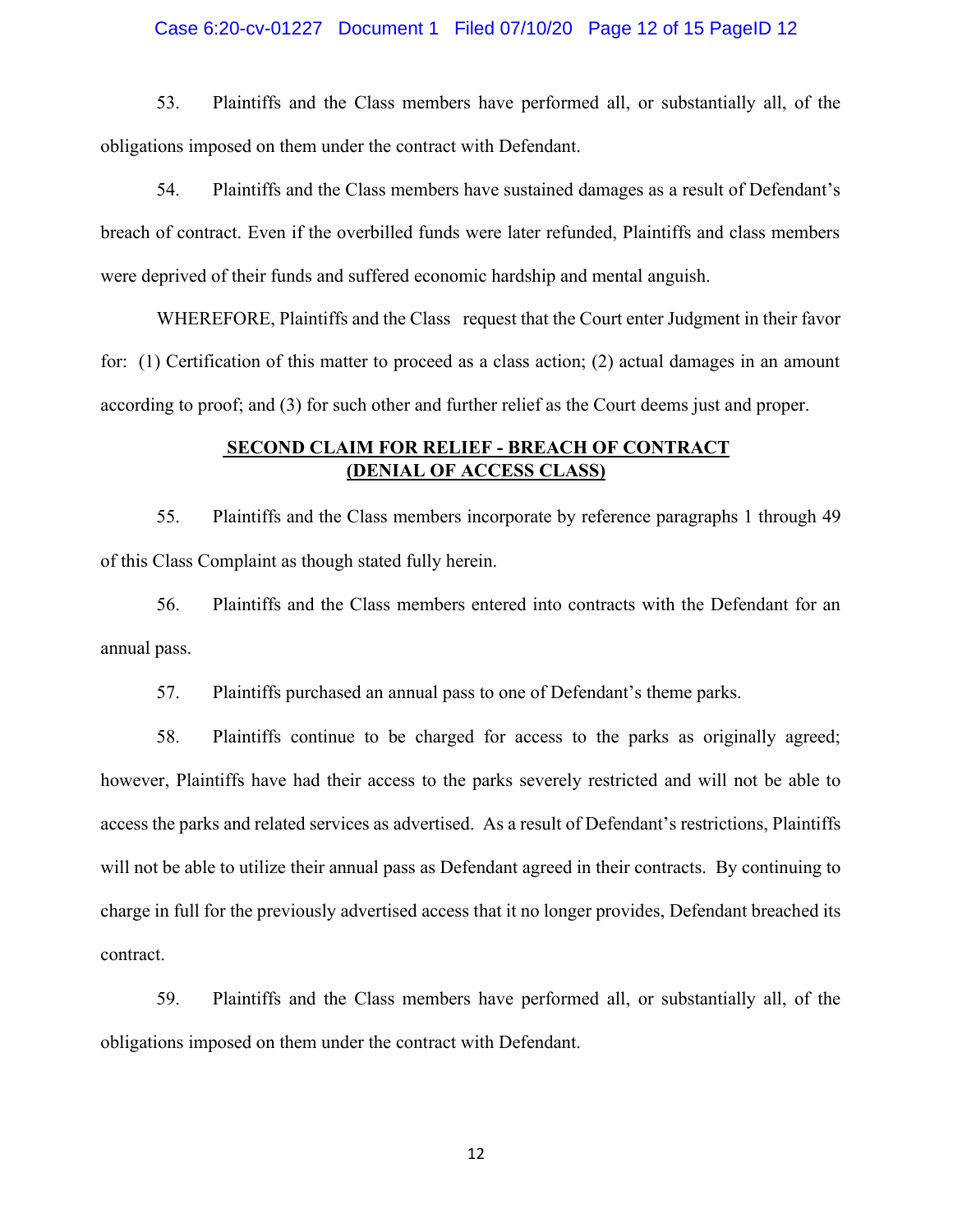#### Case 6:20-cv-01227 Document 1 Filed 07/10/20 Page 13 of 15 PageID 13

60. Plaintiffs and the Class members have sustained damages as a result of Defendant's breach of contract.

WHEREFORE, Plaintiffs and the Class request that the Court enter Judgment in their favor for: (1) Certification of this matter to proceed as a class action; (2) actual damages in an amount according to proof; and (3) for such other and further relief as the Court deems just and proper.

#### **THIRD CLAIM FOR RELIEF - VIOLATION OF THE EFTA**

61. Plaintiffs and the EFTA Subclass, incorporate by reference paragraphs 1 through 49 of this Class Complaint as though fully stated herein.

62. Plaintiff and each EFTA Class member maintained an "account" as that term is defined by 15 U.S.C. § 1693(a)(2).

63. Plaintiff and all EFTA Class members, are "consumers" within the meaning of 15 U.S.C. § 1693(a)(5). At all times material hereto, Defendant was a "person" subject to liability under § 1693m of the EFTA.

64. Plaintiff and all EFTA Class members entered into the Defendant's uniform contract for an annual pass with the agreement that Defendant would automatically withdraw funds from their debit card or bank account only as agreed and authorized. The foregoing qualifies as a preauthorized electronic fund transfer ("EFT") under the EFTA as the EFT was authorized in advance to recur at substantially regular intervals.

65. Defendant has violated 15 U.S.C. § 1693e(a), in that Defendant failed to obtain the required authorization from the Plaintiff and the EFTA Class members, in writing, of the EFT(s) assessed by Defendant beyond the amounts authorized in the contract. As described in Defendant's contract, Defendant did not have authority to charge the accounts of Plaintiff and the EFTA Class Members beyond agreed amounts.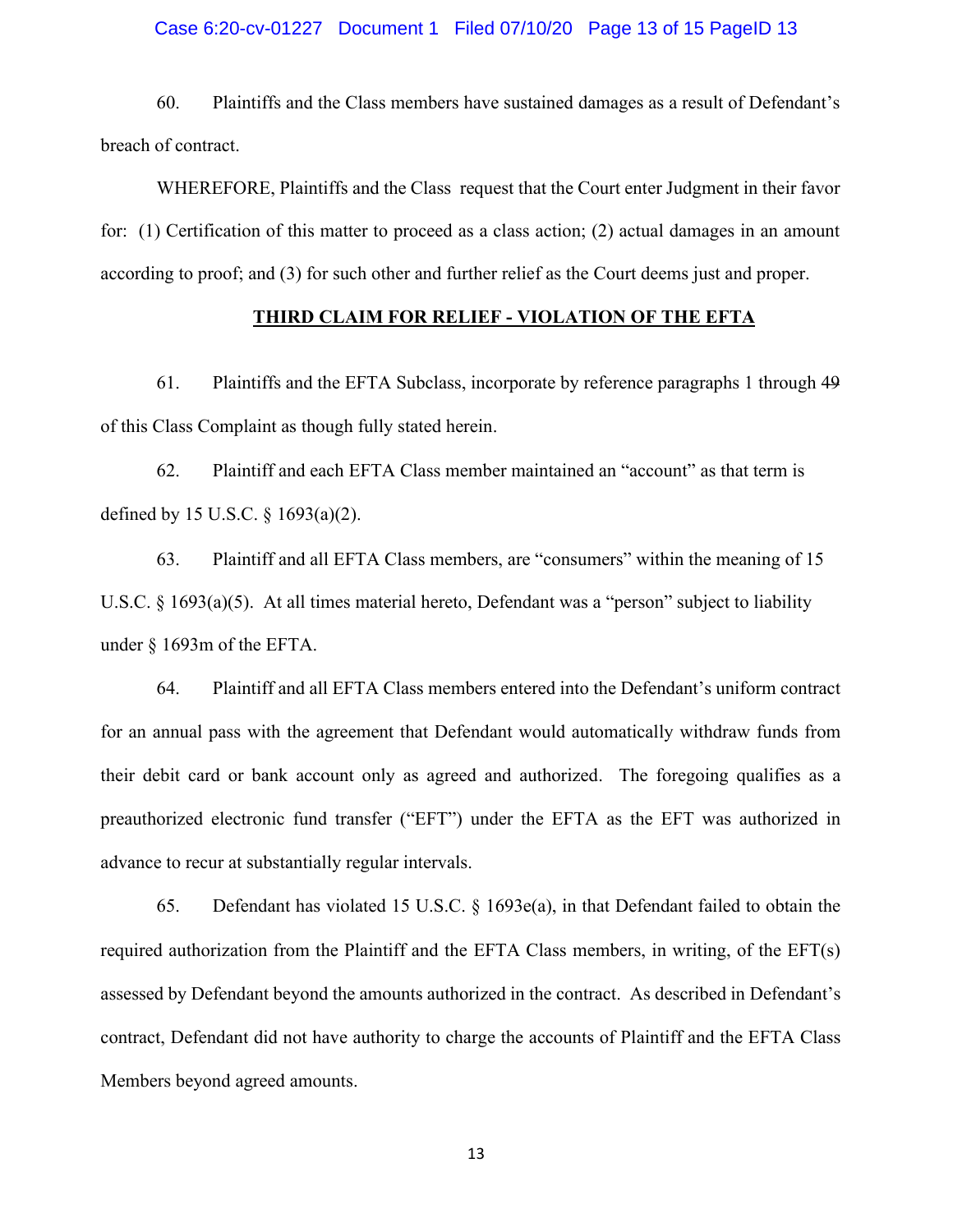#### Case 6:20-cv-01227 Document 1 Filed 07/10/20 Page 14 of 15 PageID 14

66. Defendant transferred funds from Plaintiff's and the EFTA Class members' accounts as set forth above without actual authority to initiate those transfers, and for which Plaintiff and the EFTA Class members received no benefit.

WHEREFORE, Plaintiffs and the EFTA Class request that the Court enter judgment in their favor for: (1) Certification of this matter to proceed as a class action; (2) actual damages, statutory damages, reasonable attorneys' fees and costs pursuant to 15 U.S.C.  $\S$  1693m(a)(1), 1693m(a)(2)(A), 1693m(a)(B), and 1693m(a)3; and (3) For such other and further relief as the Court deems just and proper.

### **DEMAND FOR JURY TRIAL**

Plaintiffs and the Classes demand a trial by jury for all issues so triable.